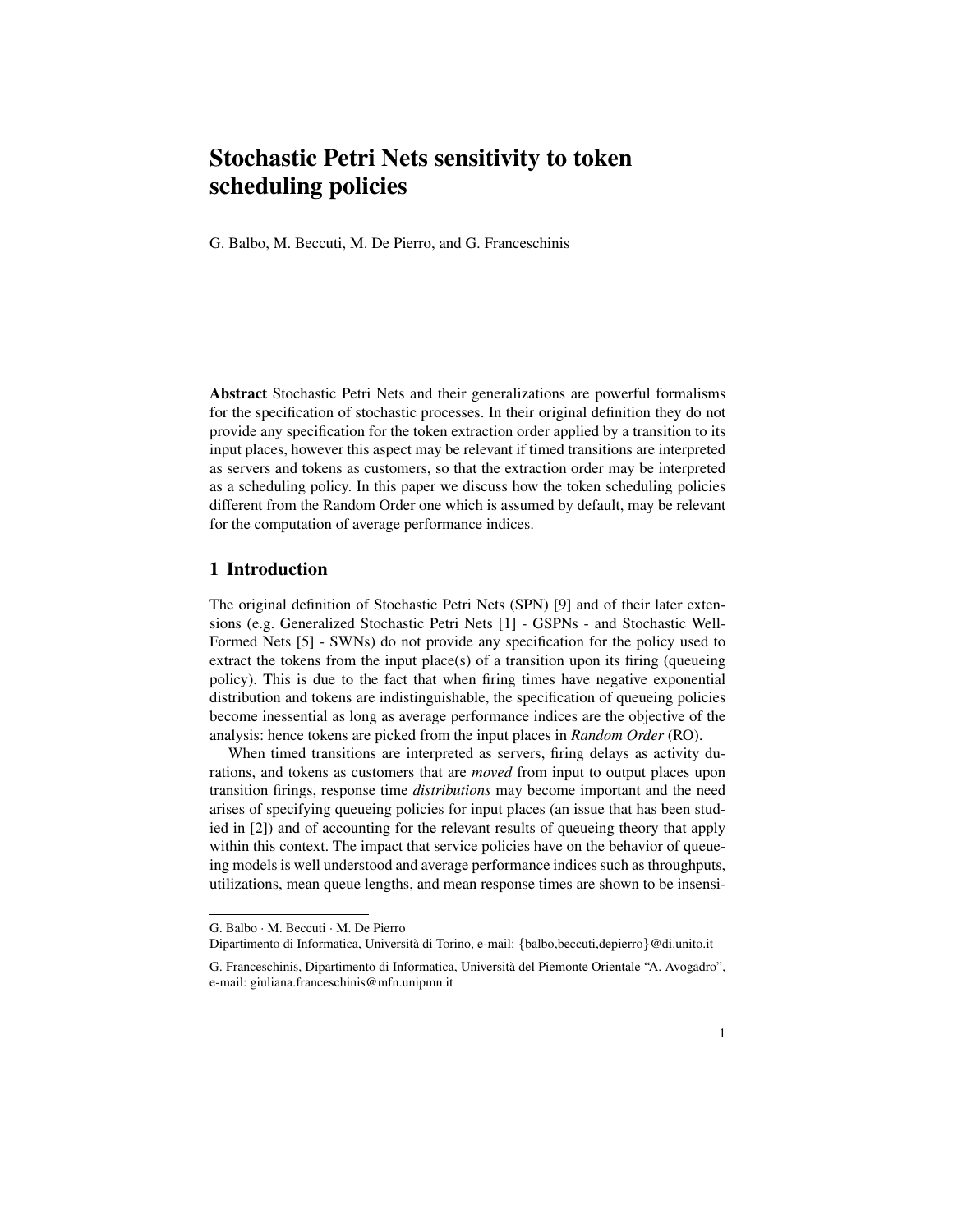tive to queueing policies, as long as they are work-conservative and the service time distribution is negative exponential [6]. Things start to be more complex if general service time distributions are considered in conjunction with queueing policies that exhibit preemptive or sharing features. Indeed, it is well known [6, 7, 3] that the average performance indices computed for an M/G/1 queue with Processor Sharing (PS) or Last-Come-First-Served Preemptive-Resume (LCFS-PR) queueing policies are identical to those of M/M/1 queues with same mean service times while they differ considerably when the queueing policy is First-Come-First-Served (FCFS): in this case the coefficient of variation (CV) of the service time distribution plays an important role. Hence, when generally distributed firing times are considered in SPNs (possibly represented through subnets of exponential transitions, in case of phase type distributions [1]) token queueing policies should not be overlooked.

Things become even more intriguing when we turn our attention towards High Level Stochastic Petri nets, such as SWNs, where tokens are *colored* and are thus distinct. In this case both the extraction criteria from the input place(s) and the service time may depend on the token *color*: this is implemented through arc functions and color dependent rates. A peculiar feature of SWNs is a carefully defined syntax, which allows to automatically exploit behavioral symmetries when performing state space based analysis. In case of completely symmetric SWNs and under some additional restrictions (on color synchronization), it may still happen that queueing policies do not influence the average performance indices, however if the color of tokens representing customers are used to model different behaviors (through *static subclasses*) or to synchronize tokens (as in the fork-join example of Sec. 2), the queueing policy may have an impact.

In this paper we address these last issues by presenting the results obtained for a set of SWN models which reflect some of these situations (Sec. 2). In the first example a case is discussed where the queueing policy at a service station with negative exponential service time and color independent rate is relevant, due to batch arrivals of tokens of a subclass. In the second example the effect of a hyper-exponential service time distribution is first considered, then the impact of different queueing policies on the branches of a fork-join structure is studied. Finally we consider a simplified version of a Queueing PN (QPN) model [4] proposed in [8], for which it was observed the importance of the queueing policy of a *buffer place* due to the presence of color dependent service rates.

The examples discussed in this paper are meant to provide evidence that disregarding the order of extraction of tokens from places may produce misleading results. As such, they represent the basis for the characterization of SWN model classes that are insensitive to the queueing policy, on which we are currently working. For the moment we emphasize the importance of adding some *syntactic sugar* to the SWN formalism thus providing some new primitives similar to those proposed in QPNs. In practice, this amounts to the development of compact submodels that can be automatically embedded in the SWN representation of a system: in Sec. 3 we discuss how this can be done without giving up the possibility of using the efficient Symbolic Reachability Graph (SRG) algorithm, that exploits model symmetries and considerably reduces its state space size.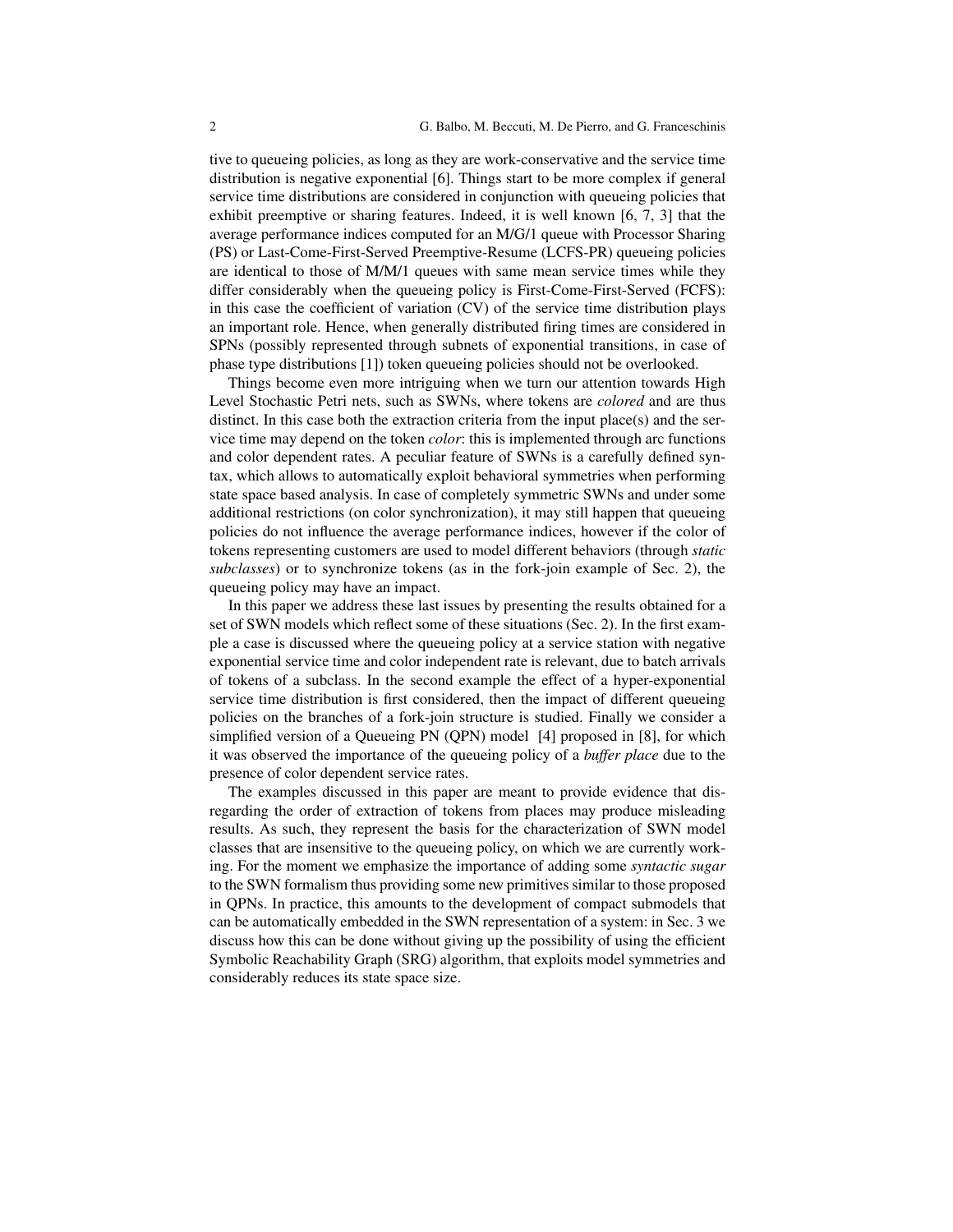### 2 Token queueing policies: some examples

Before discussing the SWN examples, let us introduce some notation used in the models; for more details on the formalism the reader can refer to [5]. The SWN formalism is a flavor of Colored Petri Nets with a well-defined syntax. Tokens in SWN can be distinguished through *colors*, i.e. they may carry some kind of information. In all the models discussed in this paper, we have only one color class: *C* in the models of Figs. 1 and 2, *D* in the model of Fig. 3. A class can be partitioned into static subclasses, e.g in Fig. 1,  $C = C1 \cup C2$ : intuitively colors in the same class have the same nature (e.g. skiers); while those in the same subclass share also the same potential behavior (e.g. skiers using the ski-lift). A color domain is associated with places and transitions. The colors of a place label the tokens that it contains (e.g place *Busy* in Fig. 2 has color domain *C*). Instead, the color domain of transitions define different *firing modes*. In order to specify the effect of each firing mode, a function is associated with each arc, specifying the colored tokens that are added to, or withdrawn from, the corresponding place when the transition fires in a given mode. A SWN color function is defined combining predefined basic functions: in all the examples only one function is used  $-\langle x \rangle$  - which selects an item of a transition color tuple. Finally, transitions can have guards, specified through boolean expressions, whose terms are predefined atomic predicates like  $[x = y]$ . For example, the guard  $d(x) = C1$  of transition *E2SkiSlopeCableCar* in Fig. 1 means that this transition may only fire for a color *x* belonging to static subclass *C*1. All timed transition in our examples will have as many modes enabled in parallel as the number of customers in their input place. In all models we use a notation which is not part of the SWN formalism, but is instead inherited from QPNs: queue places are drawn as circles with a vertical bar and represent a service center for which a queueing policy and a service time distribution are defined. Before proceeding with the solution, these places must be substituted with appropriate subnets, depending on the characteristics of the corresponding service center; subsequently the Continuous Time Markov Chain underlying the model is constructed and analyzed. Fig. 1 (lower) shows an example of subnet corresponding to a queue place with FCFS queueing policy, a single server and negative exponential service time. The queue is modeled by place  $atQ$ , with color domain  $C \times I$ , representing a circular array (*I* encodes the circularly ordered set of indices). Places *head* and *nextFree* represent the pointers to the first element in queue and to the first empty element, respectively. Transition *Server* has at most one enabled instance at a time, that upon firing removes from place  $atQ$  the token  $\langle x, i \rangle$  with *i* equal to the color of the (unique) token in place *head*, and updates the color of the token in *head* to the successor of *i* denoted !*i*.

The impact of batch arrivals: the skiers model. The customers in this example are skiers that get to the top of a mountain using either a cable-car (subnet *N*2) or a ski-lift (subnet *N*3): hence color class *C* representing customers, is partitioned in two static subclasses*C*1 and*C*2. When the skiers get to the top of the mountain, they all stop at the cafeteria for a cup of coffee (queue place *Cafeteria*). After drinking the coffee they start skiing down-hill along a common path with sections that, being very narrow, allow only two skiers to proceed "in parallel" (subnet *N*1). Then the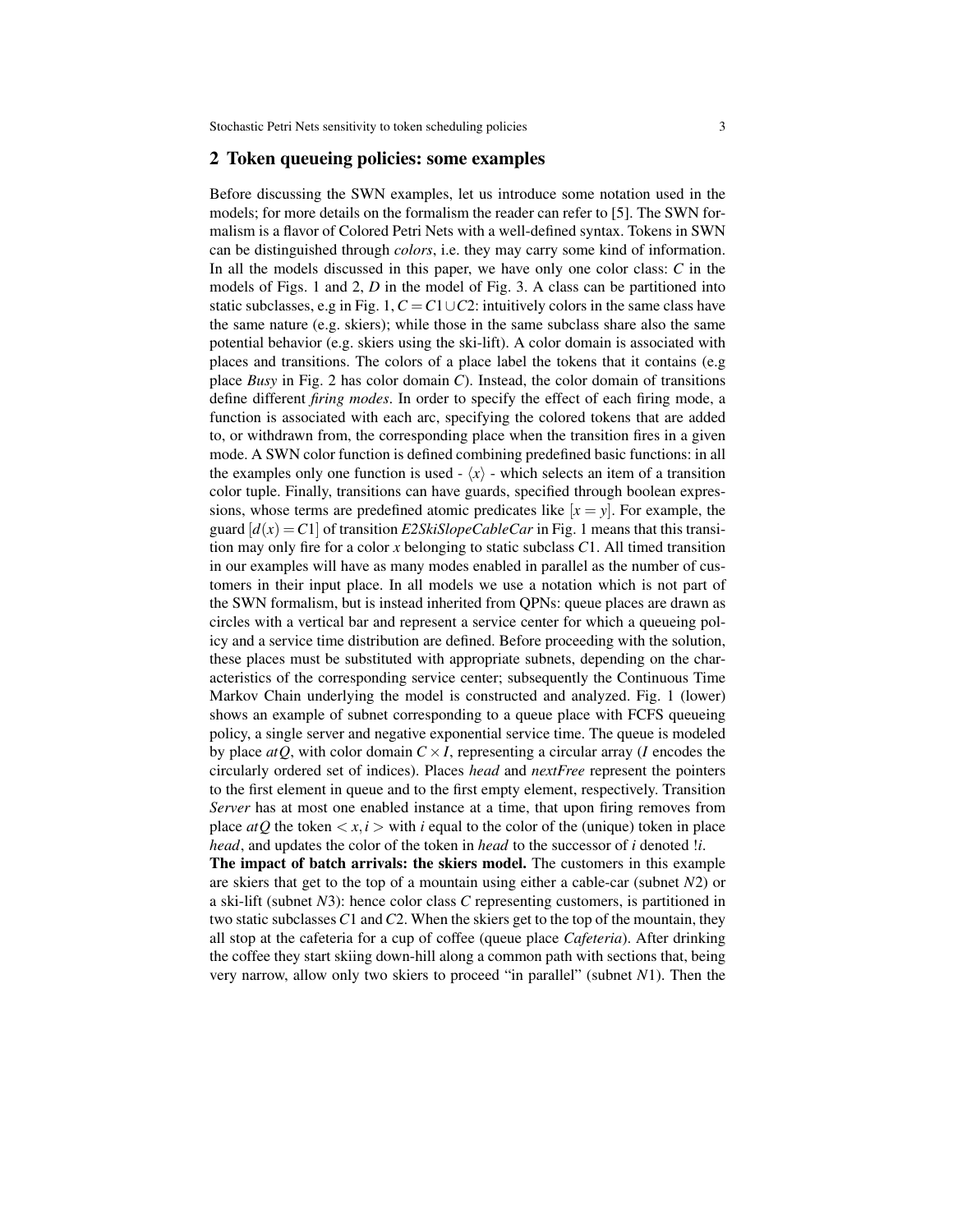

Fig. 1 SWN model for the skiers example (upper fig.); SWN submodel of FCFS policy (lower fig.); Table of the throughputs for RO or FCFS queueing policy at the cafeteria.

ski-lift skiers queue for the lift (place *Skiing2SL*), while the others proceed along the track until they get to the cable-car station (place *Skiing3CC*): the cable-car leaves when *K* skiers are ready to board.

Our experiments show that *Cafeteria* queueing policy (RO or FCFS) has an effect on the performance indices of the model, despite the service center behavior is completely symmetric w.r.t. the two types of customers. In the table of Fig. 1 we assume  $K = 8$ ,  $|C1| = 10$  and  $|C2| = 2$  and we compare some throughput obtained with the two queueing policies. These results are due to the fact that the skiers belonging to *C*1 arrive in batch of size 8 to the cafeteria. The difference becomes smaller and smaller as the batch size (K) decreases.

The effect of service time distribution and of color-based synchronization: the Client-Server model. The model in Fig. 2 represents a client-server architecture where several similarly behaving clients, modeled by the color class *C*, can request a remote service from a server. When a client sends a request to the server, the message is queued in the server buffer for pre-processing (queue place *PreProcessing*) and next it is served by generating three threads that are executed in parallel (places *ExecTaski*). The output is sent back to the client when all three threads end. The first experiment shows that depending on the CV of the pre-processing execution time, the queueing policy of queue place *PreProcessing* may have an impact on the performance indices. In Fig. 2, left table, the system throughput and the mean number of customers in the queueing place *PreProcessing* are compared when  $|C| = 6$ , the queueing policy of *PreProcessing* is either FCFS or PS, and the pre-processing execution time has a hyper-exponential distribution (rates  $\lambda_1 = 1$ and  $\lambda_2 = 0.0006622517$  are chosen with probability  $p = 0.9998$  and  $1 - p$ , respectively). The queueing policy of *PreProcessing* is irrelevant when the execution time has negative exponential distribution.

This model allows also to show that the fork/join construct, although completely symmetric, is sensitive to the queueing policies used in its branches. Experiments have been performed with PS queueing policy and negative exponential service time in the queue place *PreProcessing*, as well as queue places *ExecTaski* have either PS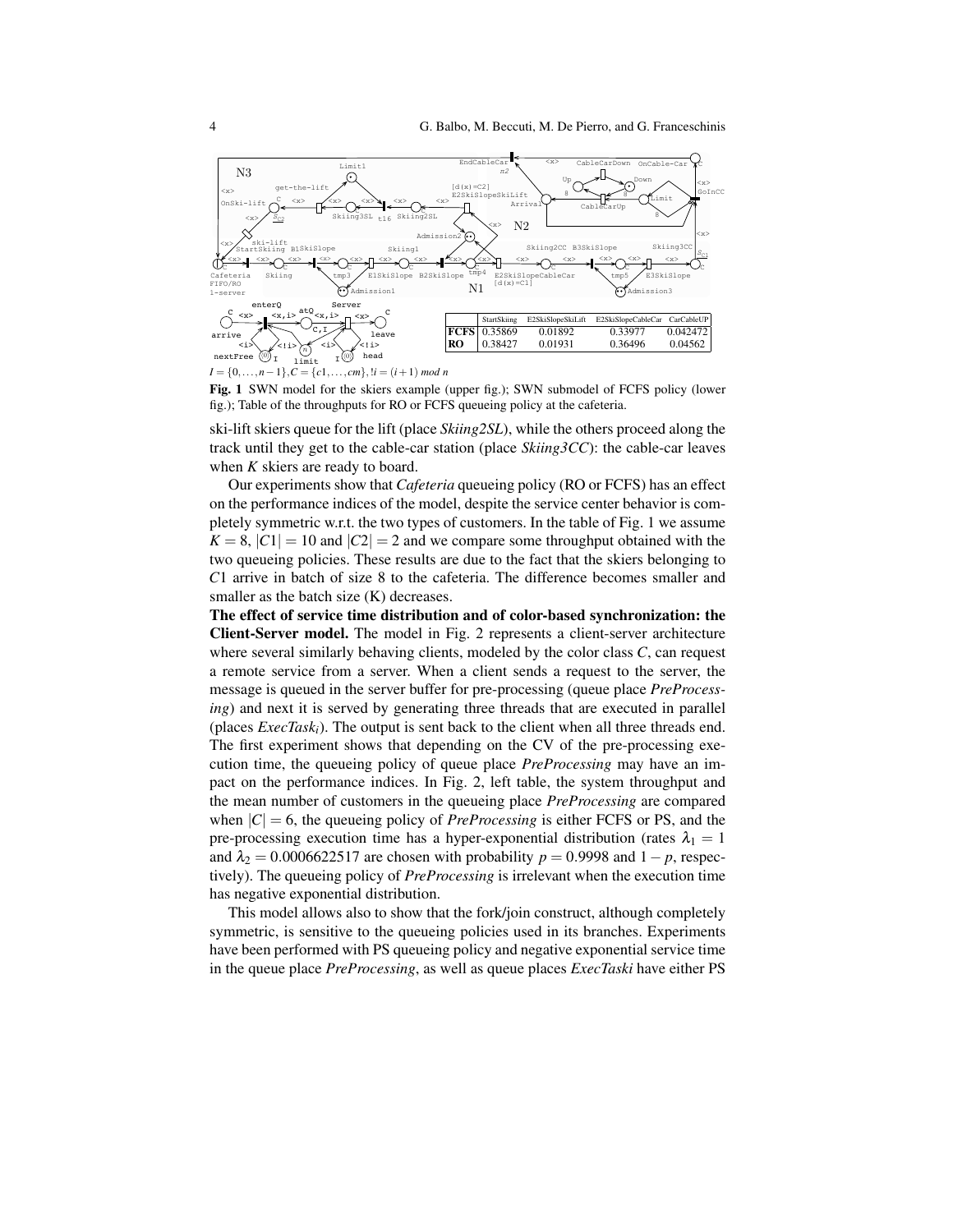

Fig. 2 SWN model for the Client-Server example; Performance indices of the Client-Server model varying the queueing policy: (left) in PreProcessing with hyper exponential service time; (right) in the fork/join construct.

or FCFS queueing policy. In the right table of Fig. 2 we report the system throughput and the sum of the average numbers of tokens in places *JTaski* for these cases. Distributed component-based model. This example is inspired by the QPN model proposed in [8]; it represents a distributed component-based system consisting of four parts: Load Balancer (LB), Application Server Cluster (APC), Database, and Production Line Station interacting to manage dealer, order entry, and manufacturing applications. The corresponding SWN model is shown in Fig. 3; where the system applications are modeled by color class *D* which is partitioned in three static subclasses: *B* dealer applications, *P* order entry applications and *W* manufacturing applications. The LB distributes the incoming *B* and *P* requests across the nodes in the APC depending on their loads. All service times depend on the type (static subclass) of application. The APC subnet models a cluster which processes the incoming *B*, *P*, and *W* applications. Each node implements a PS queueing policy (places *A1* and *A2*). Processed tasks are submitted to the Database subnet for their execution. Each task execution involves a CPU burst, followed by an I/O burst. The CPU is assigned to each task using a PS policy. Then, a disk access is required for each task according to a FCFS policy (place *H*). Finally, the last subnet represents the production line station: a *w* task in place *PL* models the execution of a manufacturing order by the production line stations.

Similarly to what was observed in [8], the queueing policy applied to the LB component (place *G*) influences the system performance. In our experiment we studied the effects of the FCFS and PS policies, assuming  $|B| = 2$ ,  $|P| = 2$  and  $|W| = 3$ . The table shown in Fig. 3 reports the throughputs and the average number of customers in some of the queue places.

### 3 Discussion and concluding remarks

The examples presented in the previous section show that when developing SWN models, place queueing policies may have an impact on average performance indices. At first sight this observation may appear obvious, however we believe it is important because the interplay between queueing policies and color-driven behavior, or non-exponential (possibly phase type) firing time distribution, may be overlooked when modelers are used to work with formalisms characterized by undistinguishable tokens and negative exponential firing delays. This suggests that pro-